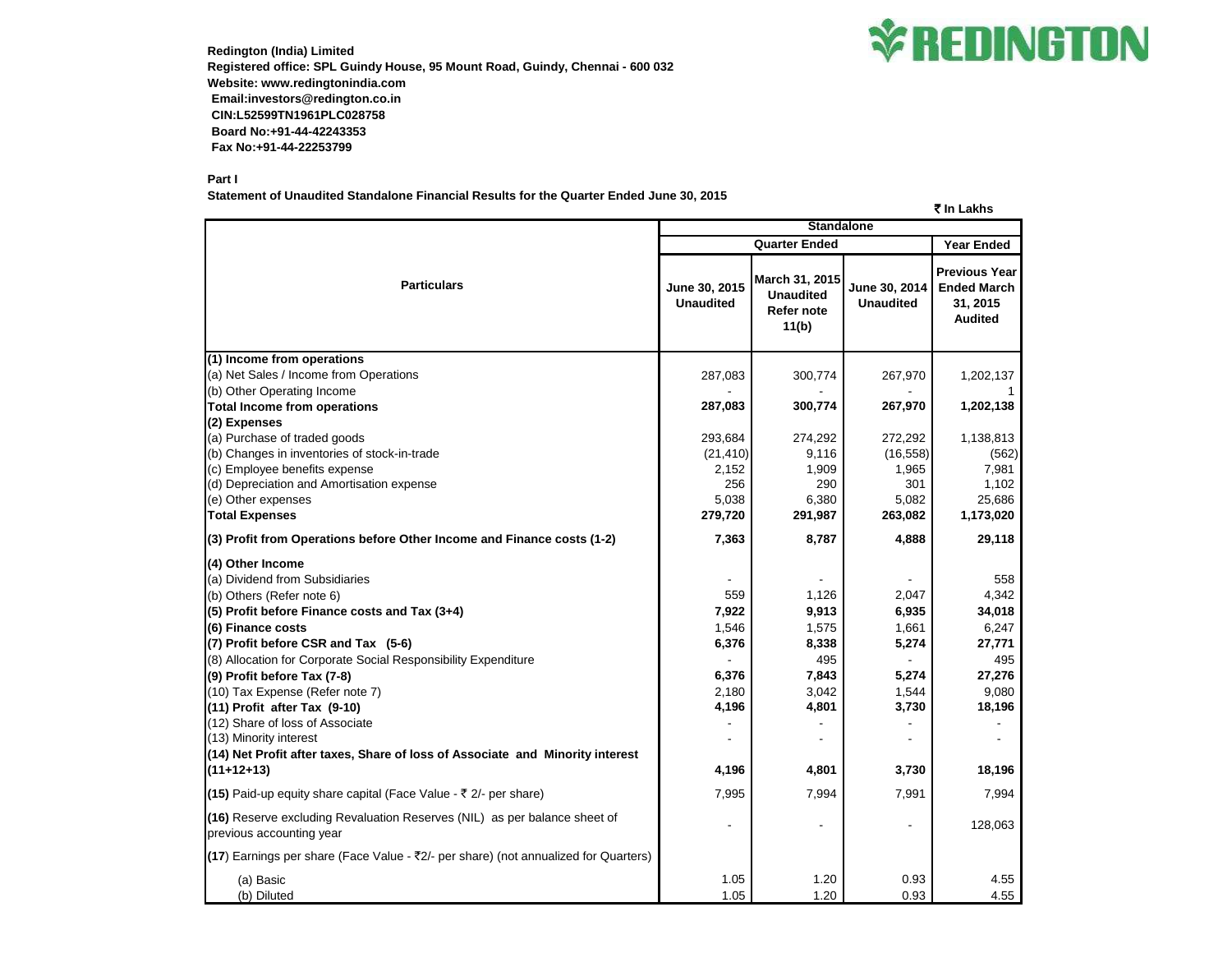

**Redington (India) Limited Registered office: SPL Guindy House, 95 Mount Road, Guindy, Chennai - 600 032 Website: www.redingtonindia.com Email:investors@redington.co.in CIN:L52599TN1961PLC028758 Board No:+91-44-42243353 Fax No:+91-44-22253799**

## **Part I**

**Statement of Unaudited Consolidated Financial Results for the Quarter Ended June 30, 2015**

` **In Lakhs Year Ended June 30, 2015 Unaudited March 31, 2015 Unaudited Refer note 11(b) June 30, 2014 Unaudited Previous Year Ended March 31, 2015 Audited (1) Income from operations** (a) Net Sales / Income from Operations 756,959 820,498 715,725 3,155,473 (b) Other Operating Income the contract of the contract of the contract of the contract of the contract of the contract of the contract of the contract of the contract of the contract of the contract of the contract of the **Total Income from operations 756,965 820,509 715,726 3,155,486 (2) Expenses** (a) Purchase of traded goods **733,087** 769,115 709,026 3,030,197 769,115 709,026 769,197 (b) Changes in inventories of stock-in-trade (20,840) 1,017 (31,092) (56,907) (c) Employee benefits expense 12,329 10,903 16,772 (d) Depreciation and Amortisation expense  $1,000$   $1,215$   $1,012$   $4,259$ (e) Other expenses 66,016 16,437 13,936 166,016 16,437 13,936 166,016 **Total Expenses 742,406 800,113 703,785 3,090,337 (3) Profit from Operations before Other Income and Finance costs (1-2) 14,559 20,396 11,941 65,149 (4) Other Income** (a) Dividend from Subsidiaries - - - - (b) Others (Refer note 6) 6.782 6.782 1,343 1,343 1,343 1,343 1,343 1,343 1,343 1,343 1,343 1,343 1,343 1,343 1,358 1,5782 1,5782 1,5782 1,5782 1,5782 1,5782 1,5782 1,5782 1,5782 1,5782 1,5782 1,5782 1,5782 1,5782 1,5782 1 **(5) Profit before Finance costs and Tax (3+4) 15,530 21,739 14,834 71,931 (6) Finance costs** 4.024 4.084 3.988 3.988 15.860 (7) Profit before CSR and Tax (5-6) **17,606** 17,655 10,846 10,846 56,071 (8) Allocation for Corporate Social Responsibility Expenditure  $524$   $-$  524 **(9) Profit before Tax (7-8) 11,506 17,131 10,846 55,547** (10) Tax Expense (Refer note 7) 3,211 4,903 2,311 14,505 **(11) Profit after Tax (9-10) 8,295 12,228 8,535 41,042** (12) Share of loss of Associate - - - (5) (13) Minority interest (180) 31 (2,384) (3,384) (3,384) (2,384) **(14) Net Profit after taxes, Share of loss of Associate and Minority interest (11+12+13) 8,115 12,259 7,692 38,653 (15)** Paid-up equity share capital (Face Value -  $\bar{\tau}$  2/- per share) 7,995 7,995 7,994 7,994 7,991 7,994 **(16)** Reserve excluding Revaluation Reserves (NIL) as per balance sheet of previous accounting year - - - 229,423 **(17)** Earnings per share (Face Value - ₹2/- per share) (not annualized for Quarters) (a) Basic 2.03 3.07 1.93 9.67 (b) Diluted 2.03 3.07 1.92 9.67 **Particulars Consolidated Quarter Ended**